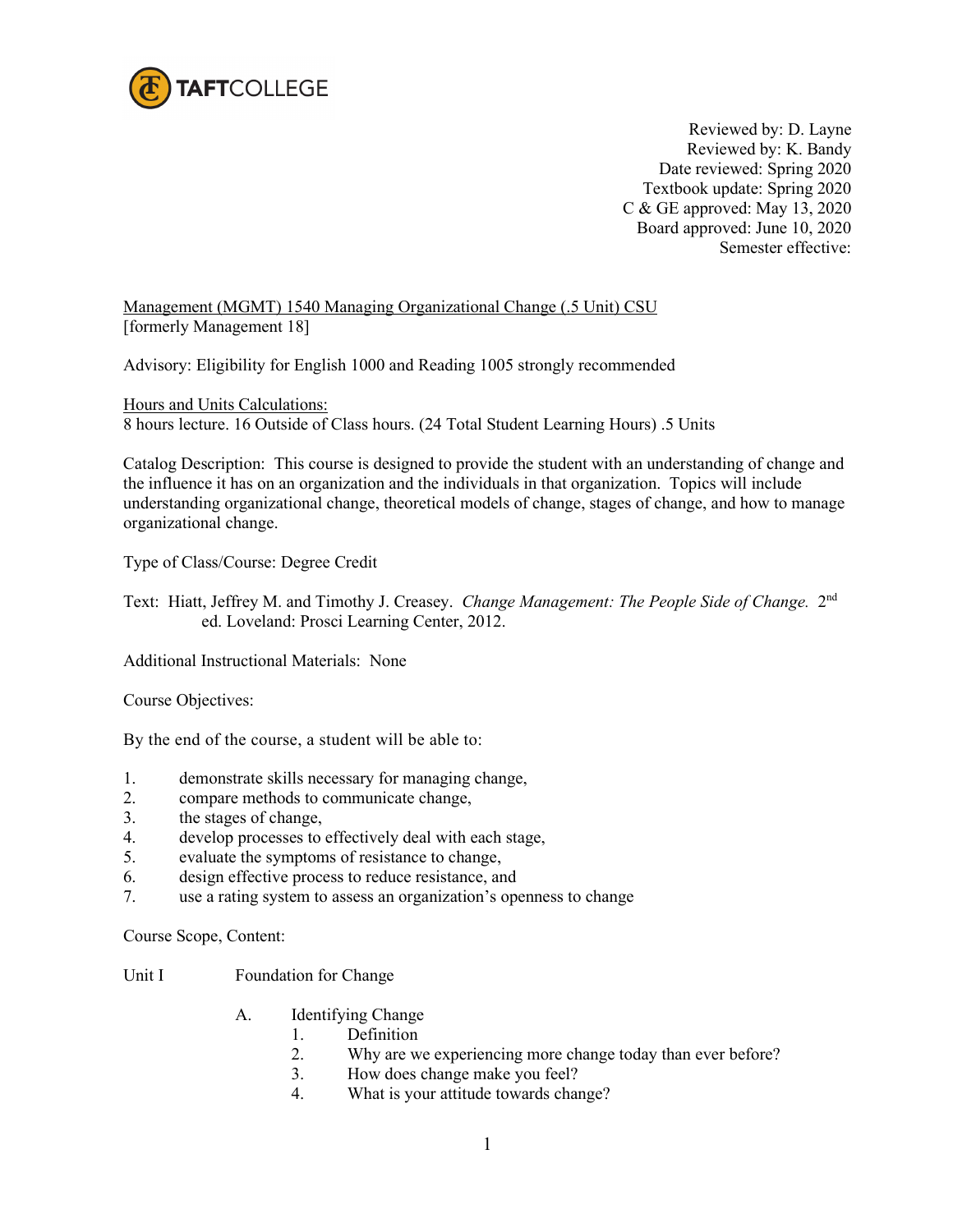

Unit II Addressing Change

- A. Exploring Four Stages of Change
- B. Examining Resistance to Change
	- 1. Comparing reasons for resistance
	- 2. Comparing tactics for dealing with resistance
- C. Using Paradigms in Change Actions
- D. Communicating Change Effectively
- E. Evaluating an Organization's Openness to Change

Learning Activities Required Outside of Class:

The students in this class will spend a minimum of 16 hours per week outside regular class time doing the following:

- 1. Analyze case studies
- 2. Evaluate articles about change management
- 3. Critical Thinking Activities
	- a. Analyze case problems to determine facts, identify reasons, and apply concepts learned in decision making
	- b. Utilize problem solving techniques in dealing with organizational change
- 4. Reading assigned chapters from textbook.

Methods of Instruction:

- 1. Lectures
- 2. Individual and group problem solving
- 3. Case analysis<br>4. Class demons
- Class demonstrations and presentations
- 5. Role playing and classroom simulations

Methods of Evaluation:

- 1. Written case analysis
- 2. Written action plan
- 3. Class participation<br>4. Summative assessment
- Summative assessments
- 5. Online Discussions

Supplemental Data:

| TOP Code:                 | 050630: Management Development and Sup |
|---------------------------|----------------------------------------|
| <b>SAM Priority Code:</b> | C: Clearly Occupational                |